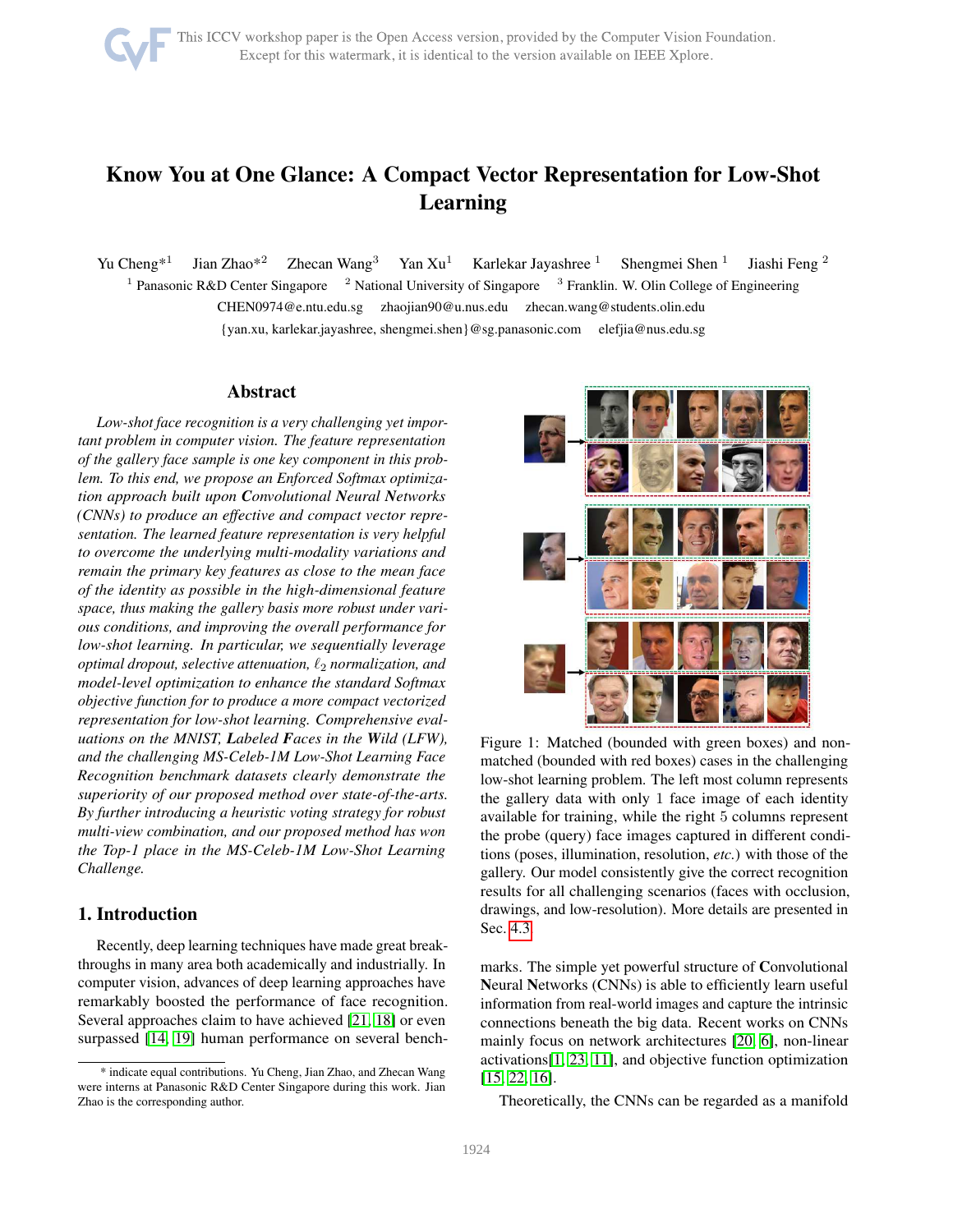learning scheme, which is able to approximate any function with a certain small error [\[2\]](#page-8-12). Therefore, CNNs are able to learn an ideal projection from the training data representing the real-world data distribution to an abstract vector space depending on the specific objective function. For instance, a deep model will learn a  $\ell_2$  distribution from distance-based objective function [\[16,](#page-8-11) [17\]](#page-8-13) and a polar distribution based on matrix multiplication guidance, *e.g.*, Softmax Cross-Entropy scheme [\[23\]](#page-8-7).

However, in practice, it is considerably difficult to develop a perfect model due to unavoidable limitations from modern algorithms (*e.g.*, gradient vanishing in back-propagation, and over fitting) and those from hardware (*e.g.*, memory and computational consumption for huge models). Thus, the CNNs usually learn a rough approximation instead where many samples cannot be clearly classified. Such hard cases of traditional methods usually result from robustless sparse representations with sensitivity to diverse variations, which becomes a huge barrier for the low-shot learning problem. This is very challenging for face recognition in the wild as the available training data for each identity is limited, as shown in Figure [1.](#page-0-0) Different from human beings who can effortlessly recognize the identities from very few face images by accurately capturing the intrinsic features, the data-driven deep learning algorithms still requires quite a few training data to achieve satisfactory performance. This problem becomes even exacerbated if the gallery face images is captured under extreme conditions such as poses, illumination, and resolution. Therefore, it becomes necessary for CNNs to learn a compact vector representation to minimize the effect from disturbance.

In this paper, we propose an enforcing scheme for the standard Softmax objective function by narrowing the decision boundaries of each class in order to guide the model to produce a more compact vector representation for effectively solving the challenging low-shot learning problem on face recognition. Through the compact vector representation learning, the deep features belonged to the same class are located closer to each other while those belonged to different classes are separated clearer. Such compactness results in less variation on irrelevant variables from facial poses, illumination, resolution, *etc*. Therefore, it becomes a good choice for low-shot learning problem due to the increased compactness and robustness of the gallery basis and query encoding. In particular, we sequentially leverage an optimal dropout scheme to overcome the gradient vanishing and over-fitting problems, a selective attenuation scheme for the last fully connected layer of CNNs to compact the intra-class distance and sparse the inter-class distance, a  $\ell_2$ normalization operation to balance the decision boundaries of majority and minority classes, and a model-level optimization to learn better feature vector distribution and dense multi-class clusters.

Comprehensive evaluations on the MNIST [\[12\]](#page-8-14), Labeled Faces in the Wild (LFW) [\[8\]](#page-8-15), and the challenging MS-Celeb-1M [\[4\]](#page-8-16) Low-Shot Learning Face Recognition benchmark datasets clearly demonstrate the superiority of our proposed method over state-of-the-arts.

Moreover, we further propose a heuristic voting strategy for robust multi-view combination, and our proposed method has won the Top-1 place in the MS-Celeb-1M Low-Shot Learning Challenge<sup>[1](#page-1-0)</sup>.

Our contributions are summarized as follows.

- We propose a novel enforcing scheme for the standard Softmax objective function by narrowing the decision boundaries of each class in order to guide the model to produce a more compact vector representation for effectively solving the challenging low-shot learning problem on face recognition.
- We introduce an optimal dropout scheme to overcome the over-fitting problem; a selective attenuation scheme for the last fully connected layer of CNNs to compact the intra-class distance and sparse the inter-class distance; a  $\ell_2$  normalization operation to balance the decision boundaries of majority and minority classes, and a model-level optimization to learn better feature vector distribution and dense multi-class clusters.
- Comprehensive evaluations on the MNIST, LFW, and the challenging MS-Celeb-1M Low-Shot Learning Face Recognition benchmark datasets clearly demonstrate the superiority of our proposed method over state-ofthe-arts. Moreover, we further propose a heuristic voting strategy for robust multi-view combination, and our proposed method has won the Top-1 place in the MS-Celeb-1M Low-Shot Learning Challenge.

# 2. Related Works

Recently, several works have been devoted on optimization of CNN objective functions to achieve better performance on specific tasks. Center loss [\[22\]](#page-8-10) provides an approach to cluster the samples both in the perspective of angle and  $\ell_2$  distance by adding a  $\ell_2$  regularization term. With this approach, the learned deep features are more compact in the  $\mathbb{R}^n$  space. Large Margin Softmax [\[15\]](#page-8-9) proposes a loss function which narrows the area for each class. This loss function is able to compact the deep features of each class. However, similar to center loss [\[22\]](#page-8-10), it is unable to untangle the unbalanced data problem in the low-shot learning problem.

For low-shot learning, due to the extremely limited training samples for Novel set identities, most methods are focusing on developing effective algorithms for feature expansion. In [\[5\]](#page-8-17), the authors propose a feature generating approach by

<span id="page-1-0"></span><sup>1</sup>http://www.msceleb.org/leaderboard/c2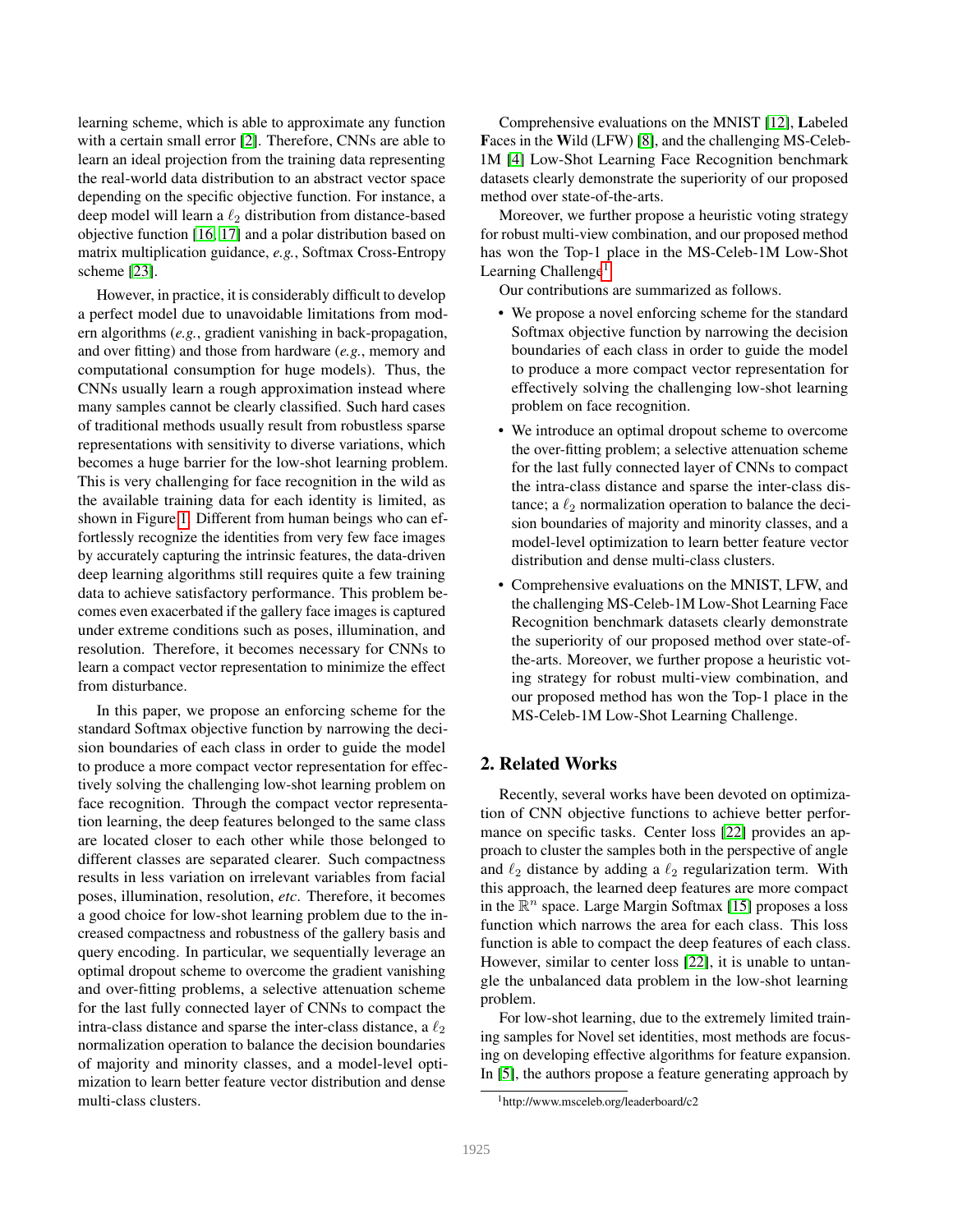<span id="page-2-0"></span>

Figure 2: Enforcing scheme overview. The proposed Enforced Softmax scheme contains 4 main components: optimal dropout, selective attenuation,  $\ell_2$  normalization, and model-level optimization. Through this scheme, a model is enabled to learn a compact vector representation, which is beneficial for solving the low-shot learning problem on face recognition. Best viewed in color.

training a transferring Multi-Layer Perceptron (MLP) which takes the input of  $(z_1, z_2, x)$  and outputs  $x'$  by applying the  $z_1 \rightarrow z_2$  transformation to x. This generating scheme is quite helpful to expand the Novel set. However, the generator is trained based on the assumption that the nearest two pairs have the same variation, which does not always hold in real-world scenario. This might potentially lead to wrong generation and could be a fetal error for certain classes, as the gallery vectors are wrongly biased.

The other trend of approaches to solve the low-shot learning problem is to generalize the decision boundary of each class. In [\[3\]](#page-8-18), the authors proposed an Underrepresentedclasses Promotion (UP) term to achieve reasonable decision boundaries for identities of the Novel set during training. However, merely balancing the decision area is not enough for low-shot learning since there still exist quite a lot hard cases which could be easily misclassified with a high confidence score.

In this paper, we propose an enforcing scheme to compact the feature vector representation by sequentially leveraging optimal dropout, selective attenuation,  $\ell_2$  normalization and model-level optimization to enhance the standard Softmax objective function for guiding the model to produce a more compact vectorized representation. This method is effective for solving low-shot learning problems by normalizing their decision boundaries and separate us well with other related works.

#### 3. Enforced Softmax

Our proposed Enforced Softmax scheme is able to 1) learn discriminative yet generative compact vector representations, and 2) boost the low-shot learning face recognition performance in presence of large multi-modality variances. As shown in Figure [2,](#page-2-0) the Enforced Softmax scheme sequentially leverages optimal dropout, selective attenuation,  $\ell_2$ normalization and model-level optimization to enhance the standard Softmax objective function for guiding the model to produce a more compact vectorized representation. This method is effective for solving low-shot learning problems by normalizing their decision boundaries. We now present each component in detail.

#### 3.1. Compact Vector Representation Learning

Optimal Dropout A CNN model deployed for face recognition using feature retrieval strategy can be regarded as a feature extractor:

$$
v(x) = f(x),\tag{1}
$$

where x denotes the network input (RGB face image),  $f(\cdot)$ denotes the non-linear encoding function learned by a CNN model,  $v(x)$  denotes the learned feature vector.

For any manifold, there exists an intrinsic dimensionality that conforms to the following definition, as firstly introduced in [\[24\]](#page-8-19):

<span id="page-2-1"></span>**Definition 3.1.** Manifold A subset  $\mathcal{M} \subset R^d$  is called a p-smooth  $(p > 0)$  manifold with intrinsic dimensionality  $m = m(\mathcal{M})$ , if there exists a constant  $c_P(\mathcal{M})$  such that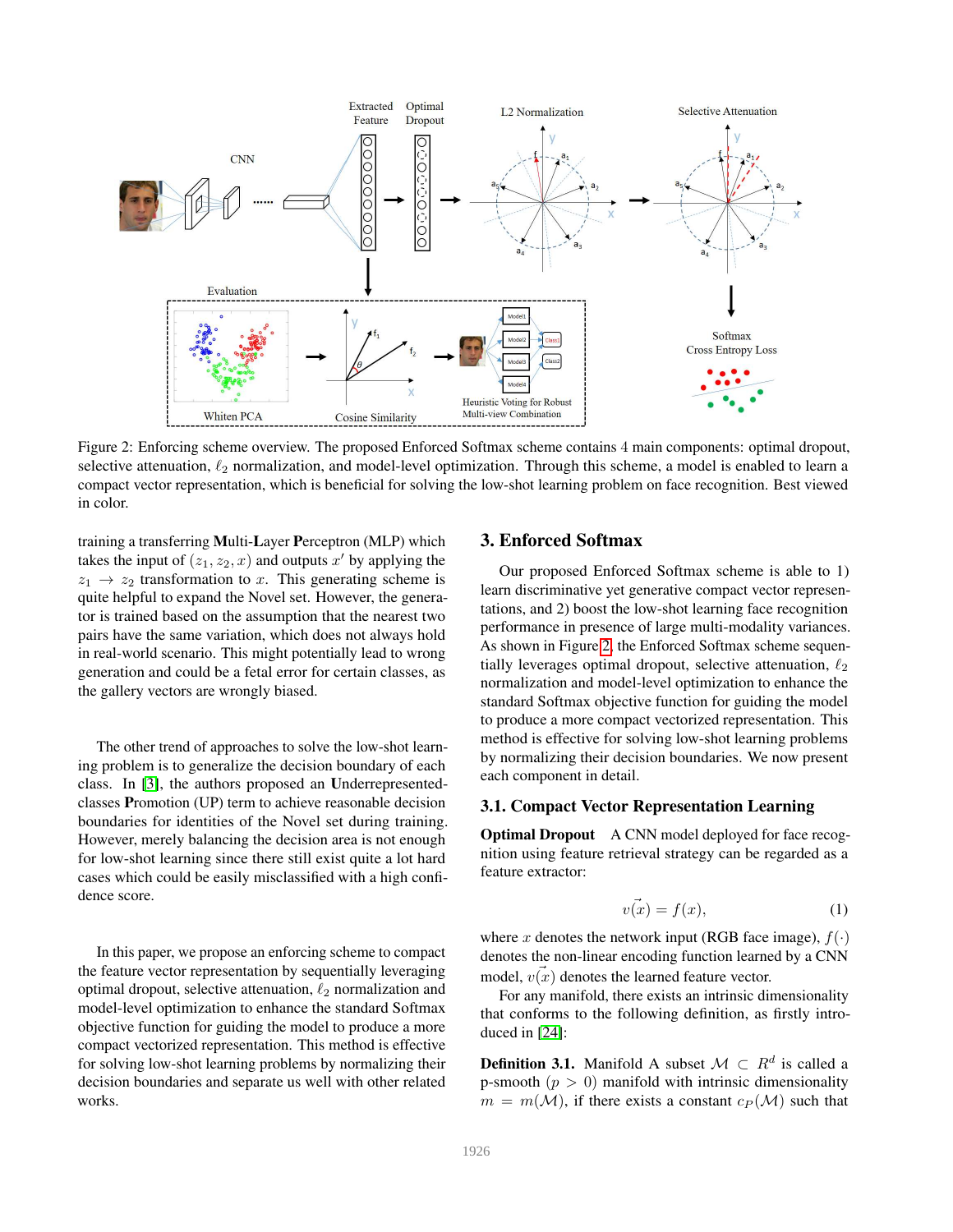<span id="page-3-3"></span>

Figure 3: Visualized comparison of the learned feature vectors with the proposed enforcing scheme using different attenuation factors on MNIST [\[12\]](#page-8-14). The standard Softmax with attenuation factor of 1.0 (left) results in more sparse vector representation compared with those with attenuation factor of 0.9 (middle) and 0.7 (right). The feature vectors become more compact with the decrease of the attenuation factors. Best viewed in color.

given any  $x \in \mathcal{M}$ , there exists m vectors  $v_1(x), ..., v_m(x) \in$  $\mathbb{R}^d$ ,  $\forall x' \in \mathcal{M} : \inf_{\gamma \in \mathbb{R}^m} ||x' - x - \sum_{j=1}^m \gamma_j v_j(x)|| \leq$  $\begin{bmatrix} 1 & \mathbf{Z} & \mathbf{Z} & \mathbf{Z} & \mathbf{Z} & \mathbf{Z} & \mathbf{Z} & \mathbf{Z} & \mathbf{Z} & \mathbf{Z} & \mathbf{Z} & \mathbf{Z} & \mathbf{Z} & \mathbf{Z} & \mathbf{Z} & \mathbf{Z} & \mathbf{Z} & \mathbf{Z} & \mathbf{Z} & \mathbf{Z} & \mathbf{Z} & \mathbf{Z} & \mathbf{Z} & \mathbf{Z} & \mathbf{Z} & \mathbf{Z} & \mathbf{Z} & \mathbf{Z} & \mathbf{Z} & \mathbf{Z} & \mathbf{Z} & \$  $c_P(\mathcal{M})||x'-x||^{1+p}$ , where  $\gamma$  is a map of  $x \in \mathbb{R}^d$  to  $[\gamma_{v\in C}] \in \mathbb{R}_C$  such that  $\sum_{v} \gamma_{v}(x) = 1$ , C is a set of anchor points in d-dimensional space  $\mathbb{R}^d$ .

Thus, an approximation can be computed by maximum likelihood estimation [\[13\]](#page-8-20):

<span id="page-3-0"></span>
$$
\hat{m_k}(X_i) = \left[\frac{1}{k-1} \sum_{j=1}^{k-1} \log\left(\frac{T_k(X_i)}{T_j(X_i)}\right)\right]^{-1},
$$
\n
$$
\hat{m_k} = \frac{1}{N} \sum_{j=1}^{k-1} \hat{m_k}(X_i).
$$
\n(2)

According to Def. [3.1](#page-2-1) and Eqn. [\(2\)](#page-3-0), qualitatively, a dataset intrinsically has a lower bound of feature dimensionality  $m$ to fully express all the data samples, and for face recognition or generic object classification, the required dimensionality will be lower since some information will not contribute to the overall performance.

Hence, based on optimal intrinsic dimensionality assumption, we propose a drop-out scheme for training CNN models. Since we aim to avoid the gradient vanishing and over-fitting problem while minimizing the information loss, the dropped vector is supposed to contain the same essential information as the compact counterparts do. Thus, the optimal dropout rate should reach its maximum while not hurting the accuracy. The dropout of the feature layer can be regarded as a layer assembling operation, which means we assemble different parameterized layers in a dropout style. This operation can efficiently improve the robustness of learned feature vectors. Moreover, it is also helpful on choosing the best Principal Component Analysis (PCA) strategy, since the intrinsic information in different dimensions is highly correlated after an optimal dropout.

Selective Attenuation We then define every column vector of the weights of the last fully connected layer as an "anchor vector" which represents the center of each class. Therefore, the decision boundary can be derived when two anchor vectors give the same prediction.

<span id="page-3-2"></span>
$$
\vec{p} \cdot \vec{a_1} = \vec{p} \cdot \vec{a_2},\tag{3}
$$

where  $\vec{a_1}$  and  $\vec{a_2}$  denote the anchor vectors and  $\vec{p}$  denotes the feature vector.

However, in such cases, the samples located closed to the decision boundary can be wrongly classified with a high probability. A simple yet effective solution is to compact the intra-class distance and sparse the inter-class distance of the feature vectors, through which the hard samples will be adjusted and located in the correct decision area.

Therefore, we propose to impose the following regularization term to the standard Softmax Cross-Entropy loss to optimize the whole network and learn the relevant parameters:

<span id="page-3-1"></span>
$$
S_t := aS_t,\tag{4}
$$

where a denotes the attenuation factor (margin) to control the intra-class distance.

Note that Eqn. [\(4\)](#page-3-1) is only applied to the confidence scores of genuine samples. Since we have made modifications of the standard Softmax loss to a more complicated objective function where genuine samples are treated differently from imposter ones, the target manifold is changed to a more complex shape which is expected to contain more paddle points and local minimas. Optimizers will probably face difficulties on convergence when facing large number of classes. Thus, during the training process, the attenuation factor is firstly set to 1.0, so that the model is only trained with the standard Softmax loss. After convergence, the value is decreased step-by-step in order to gradually shift the manifold from the standard Softmax to our target enforced version.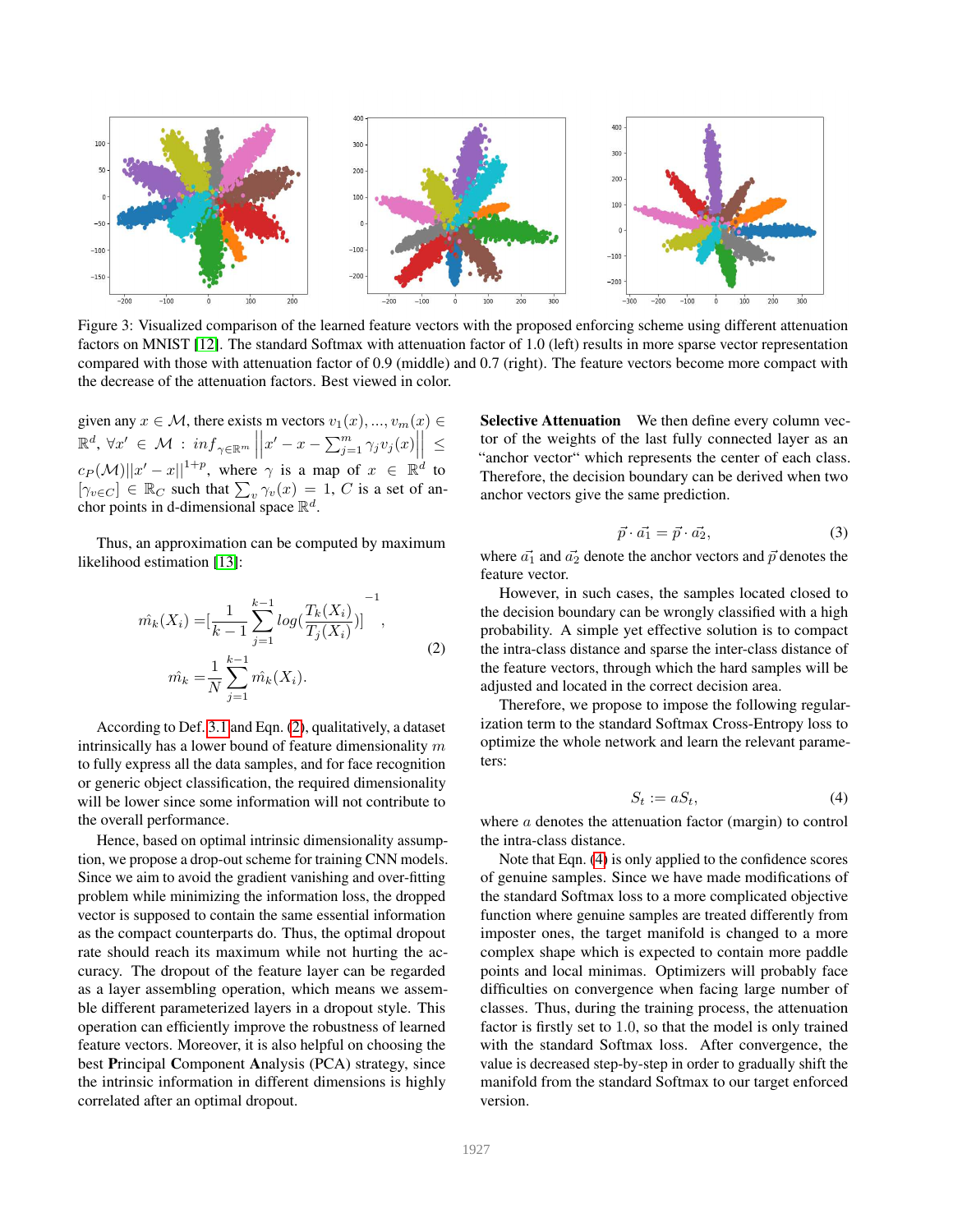<span id="page-4-0"></span>

Figure 4: Illustration of decision boundaries before and after  $\ell_2$  normalization. The minor classes occupy a very small decision area due to the small number of training data (left). A more reasonable decision area can be generated after  $\ell_2$ normalization (right).

 $\ell_2$  **Normalization** For evaluation, we choose cosine similarity as the confidence score measurement to make it as simple as possible to advance the time efficiency of the proposed approach,

<span id="page-4-3"></span>
$$
Scr = \frac{\vec{a} \cdot \vec{b}}{||a|| ||b||}.
$$
 (5)

Note that the final confidence score is relevant to the inner product of two normalized vectors, which is different from what we did during the training process. The decision boundaries during evaluation is identical for each feature vector, but different during training due to various of anchor vectors, as described in Eq. [\(3\)](#page-3-2). For unbalanced datasets, especially the low-shot dataset, where identities of the Novel set are provided with very few training images, the decision areas for minorities will be compressed to extremely small, as shown in Figure [4.](#page-4-0) Thus, the minor classes make no contribution to training, and the decision areas for major classes will become sparse. Therefore, we propose a  $\ell_2$  normalization pipeline as the substitution of the last fully connected layer in the standard CNN model. The standard Softmax loss is then changed to Eqn. [\(6\)](#page-4-1) and the normalization pipeline is illustrated in Figure [5.](#page-4-2)

<span id="page-4-1"></span>
$$
P_i = \frac{e^{\hat{f} \cdot \hat{a}_i}}{\sum_j e^{\hat{f} \cdot \hat{a}_j}}.
$$
 (6)

In this normalization pipeline, we can alternatively choose to enable either one of the normalization operations or both. Since normalizations on features does not bring any changes to decision boundary, we focus on the normalization operation on anchor vectors (the weight matrix), as it is expected to give a more uniform feature distribution. For consistence with the cosine evaluation as in Eqn. [\(5\)](#page-4-3), we normalize both anchor vectors and feature during training.

However, considering an extreme condition that every anchor vector is perpendicular to each other after convergence, the prediction score after Softmax will become:

<span id="page-4-2"></span>

Figure 5: Illustration of  $\ell_2$  normalization scheme for the last fully connected layer. It is deployed to normalize the decision boundaries of different classes.

$$
P = \begin{cases} \frac{e}{e + \sum_{n=1}^{n} 1} & \text{(Genuine sample)},\\ \frac{1}{e + \sum_{n=1}^{n} 1} & \text{(Imposer sample)}, \end{cases}
$$
(7)

where *n* denotes the number of total classes.

When  $n$  is large, it is unreasonable that there still exists a very large gradient from back-propagation after convergence. In order to address this issue, we multiply a scaling factor s before Softmax to modify the predicted scores of genuine samples:

$$
P = \frac{e^s}{e^s + \sum_{n-1} 1}.
$$
 (8)

Thus, our final normalized Softmax objective function is:

$$
P_i = \frac{e^{s\hat{f}\cdot\hat{a_i}}}{\sum_j e^{s\hat{f}\cdot\hat{a_j}}}.
$$
\n(9)

Model-Level Optimization As discussed in previous sections, since the Softmax loss guides the feature vector to a weighted cosine clustering distribution, it is necessary to modify the structure of the feature layer of the CNN model.

CNNs usually contain some activation functions directly or indirectly connected with the feature layer. Modern CNN models mostly adopt Rectified Linear Units (ReLU)+Average pooling scheme. The feature vectors are restrained in the  $\mathbb{R}^{+n}$  space and all negative activations are canceled by force. This cancellation leads to a gradient path for anchor vectors to distribute on the negative areas and form obtuse angles between feature vectors. Thus, it is necessary to remove the ReLU activation to facilitate the anchor vectors converging to the centers of classes by spreading the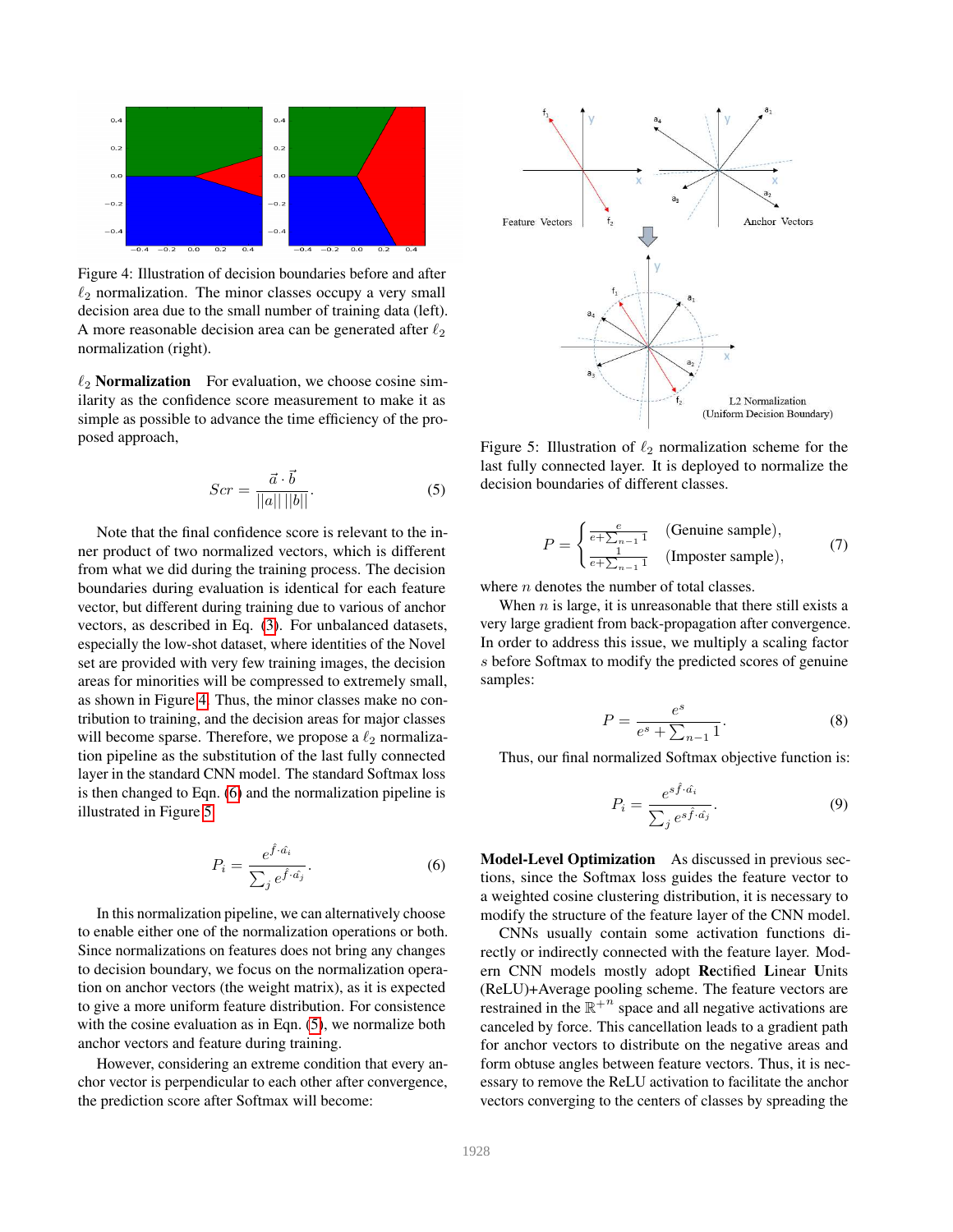feature vectors over the total space. As the feature vectors are concentrated to the centers of classes under the Enforced Softmax, the spreading of feature vectors would enable CNN models with stable and fast convergence and help improve the overall performance on low-shot learning problems.

Moreover, we further propose to change the average pooling layer to a  $7 \times 7$  depthwise convolution layer as it is expected to learn a better pooling scheme. We also remove the activation function of the feature layer for a better convergence.

#### 3.2. Heuristic Voting for Robust Multi-View Combination

A single model is difficult to produce satisfactory results due to the fact that hard cases appear frequently in low-shot learning problems. We further propose a heuristic voting strategy at the score level for robust multi-view combination of multiple CNN models.

We first normalize all confidence scores of each trained model to 0-1, and we assign the model with the best performance as the main model while we regard the others as auxiliary models. Then, we sum up the confidence scores of the auxiliary models to that of the main model if they have the same prediction. We then divide the total testing data into multiple splits, sorted by the more reliable order of confidence scores. Then, we take the lowest group of our predictions as the hard cases as they are laying on the edge of decision boundaries of each model. Hard cases are mostly the face images from the identities whose gallery are quite different from the query during testing. Thus, we replace the predictions in the last split with the results from the gallery to achieve better performance on identities of the Novel set, and add the score by 1.0 because we strongly believe that the hard cases are face images from identities of the Novel set. The overall pipeline is illustrated in Figure [6.](#page-6-0) This heuristic voting strategy effectively and efficiently improves the overall performance via this hard case mining process.

#### 4. Experiments

We verify the effectiveness of the proposed method on MNIST [\[12\]](#page-8-14), LFW [\[8\]](#page-8-15), and MS-Celeb-1M [\[4\]](#page-8-16) low-shot learning face recognition benchmark datasets.

#### 4.1. MNIST

We first train a toy model on the MNIST dataset [\[12\]](#page-8-14), to evaluate the compactness of the learned feature vectors. The details of the network architecture is provided in Table [1.](#page-5-1) The model is trained to distinguish 10 different handwritten digits with various attenuation factors, and evaluated with the inter-class and intra-class cosine similarity based on Eqn. [\(5\)](#page-4-3). Results are visualized in Figure [3](#page-3-3) and listed in Table [2.](#page-5-2)

With the decreasing of the attenuation factor, the intraclass cosine similarities become larger and the inter-class

<span id="page-5-1"></span>

| Operation              | Kernel/Padding | Output | Activation |
|------------------------|----------------|--------|------------|
| Convolution            | $5 \times 5/3$ | 32     | ReLU       |
| Convolution            | $5 \times 5/2$ | 64     | ReLU       |
| Convolution            | $3 \times 3/1$ | 128    | ReLU       |
| <b>Fully Connected</b> | N/A            | ')     | None       |

Table 1: Toy model architecture for MNIST [\[12\]](#page-8-14).

<span id="page-5-2"></span>

| <b>Attenuation Factor</b> | Inter-Class | Intra-Class |
|---------------------------|-------------|-------------|
| 1.0 (Standard Softmax)    | 0.054       | 0.864       |
| 0.9                       | 0.11        | 0.90        |
| 0.8                       | 0.107       | 0.927       |
| 0.7                       | 0.132       | 0.943       |

Table 2: Comparison of cosine similarity for inter-class and intra-class with different attenuation factors on MNIST [\[12\]](#page-8-14). The increase of intra-class similarity ensures more compact feature vector representation.

similarities become smaller. Thus, the model has learned a more compact vector representation with the proposed Enforced Softmax strategy, which is significantly helpful to achieve better performance in feature retrieval with cosine similarity evaluation.

#### 4.2. LFW

In order to measure the reliability (*i.e.*, the model should give a high recall at low fall-out) of the learned feature vectors, we then perform evaluation on the Open Testing set of LFW [\[8\]](#page-8-15). The Open set is composed of 596 gallery face images and 10, 090 probe face images, where 9, 494 of them are distractors. The evaluation protocols are determined by True Positive Rate (TPR)@False Positive Rate (FPR)=0.01 and Top-1 accuracy.

We conducted several experiments with different network architectures to study the effect of our proposed enforcing scheme on face recognition task. The experiments are performed based on 3 different magnitudes of training data and 3 different network architectures. All results consistently show that our proposed enforcing strategy gives better performance compared with the standard Softmax Cross-Entropy loss, as shown in Table [3.](#page-6-1)

#### <span id="page-5-0"></span>4.3. MS-Celeb-1M Low-Shot Learning

The MS-Celeb-1M [\[4\]](#page-8-16) Low-Shot Learning Challenge provides a new benchmark dataset for face recognition, which contains two subsets: Base set and Novel set. Base set contains 20k identities with 50 to 70 images for each. Novel set contains 1k identities with only 1 image for each. The evaluation protocol is determined by Coverage@Precision=0.99 on Novel set. During evaluation, the predictions are sorted by the confidence scores predicted by deep models in descending order. Then we take the Top-x images, where 99% of them are correctly recognized, to compute the coverage: x divided by the number of all testing images. For validity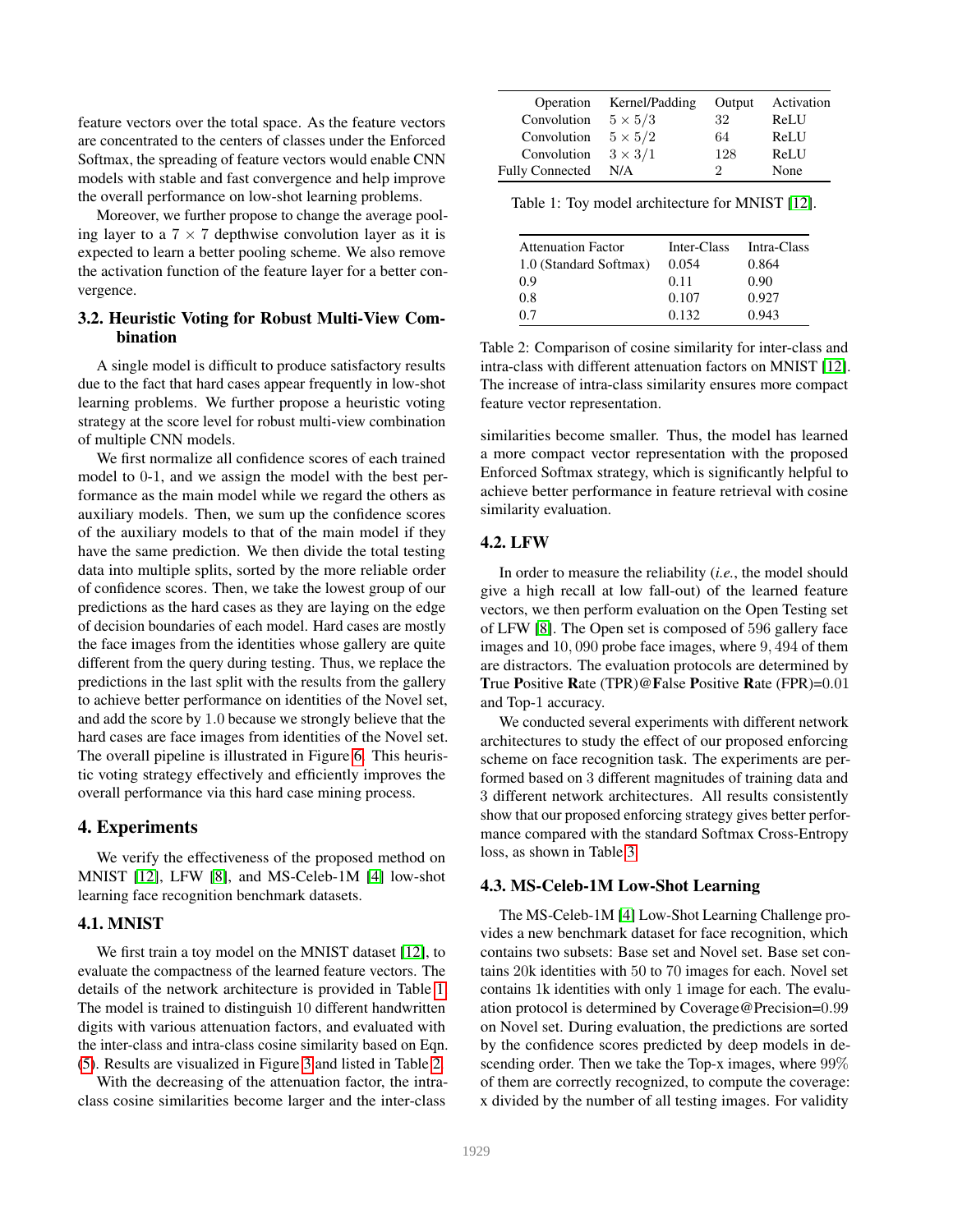<span id="page-6-0"></span>

Figure 6: Heuristic voting for robust multi-view combination overview. We first redistribute the confidence scores by the number of deep models. Then, we replace the low confidence scores with the results from the 1k gallery comparison. We then perform a pull-down operation to the samples where the predictions of the 21k gallery are different from those of the 1k gallery. Such samples are regarded as the Base set data.

<span id="page-6-3"></span>

Figure 7: Coverage@Precision curves on MS-Celeb-1M Low-Shot Learning Challenge Development set. The performance of separate model (left) is satisfactory on Development set but varies dramatically due to different network architectures (views). The proposed heuristic voting strategy combines the strengths of each model with compensation to each other. Thus, it provides better performance (right). Best viewed in color.

<span id="page-6-1"></span>

| <b>Network</b>    | <b>Training ID</b> | TPR@FPR= $0.01$ | $Top-1$ | Scheme         |
|-------------------|--------------------|-----------------|---------|----------------|
| ResNet-18 [6]     | 10k                | 0.201           |         | None           |
| ResNet-18 [6]     | 10k                | 0.343           |         | At             |
| ResNet-50 [6]     | 10k                | 0.315           |         | None           |
| ResNet-50 [6]     | 10k                | 0.437           |         | At             |
| ResNet-50 [6]     | 50 <sub>k</sub>    | 0.686           |         | None           |
| ResNet-50 [6]     | 50 <sub>k</sub>    | 0.758           |         | At             |
| ResNet-50 [6]     | 50 <sub>k</sub>    | 0.857           |         | L <sub>2</sub> |
| ResNet-50 [6]     | 50 <sub>k</sub>    | 0.896           | 0.9908  | $At+L2$        |
| ResNet-50 [6]     | 80k                | 0.824           |         | At             |
| ResNet-50 [6]     | 80k                | 0.903           | 0.9913  | $At+L2$        |
| Light-CNN-29 [23] | 80k                | 0.889           |         | None           |
| Light-CNN-29 [23] | 80k                | 0.929           | 0.993   | At             |
| Light-CNN-29 [23] | 80k                | 0.917           |         | $At+L2$        |

Table 3: Comparison of TPR@FPR=0.01 and Top-1 accu-racy on LFW [\[8\]](#page-8-15) Open set verification protocol. At and  $\ell_2$ denote selective attenuation and  $\ell_2$  normalization, respectively.

of the testing results, the performance of Top-1 accuracy on Base set is also monitored and required to be better than 99%.

Since the magnitude of the Base set is not enough for training a well generalized CNN model as the feature extractor for effectively solving the low-shot learning problem on face recognition in the wild, we construct an extended training dataset using the face images of the identities from MS-Celeb-1M Challenge 1<sup>[2](#page-6-2)</sup>. In particular, we filtered out the identities overlapped with the 1k identities of the Novel set according to the MIDs, and we only keep the identities with more than 20 face images to construct a well balanced training dataset. The final constructed training dataset contains 80k identities in total where 60k of them are from our extension and the other 20k are from the original Base set. We also build an additional Testing set using the data from challenge 1 as the Validation set in our early work to tune the hyper parameters. The Validation set comprises 5 images

<span id="page-6-2"></span><sup>2</sup>http://www.msceleb.org/celeb1m/1m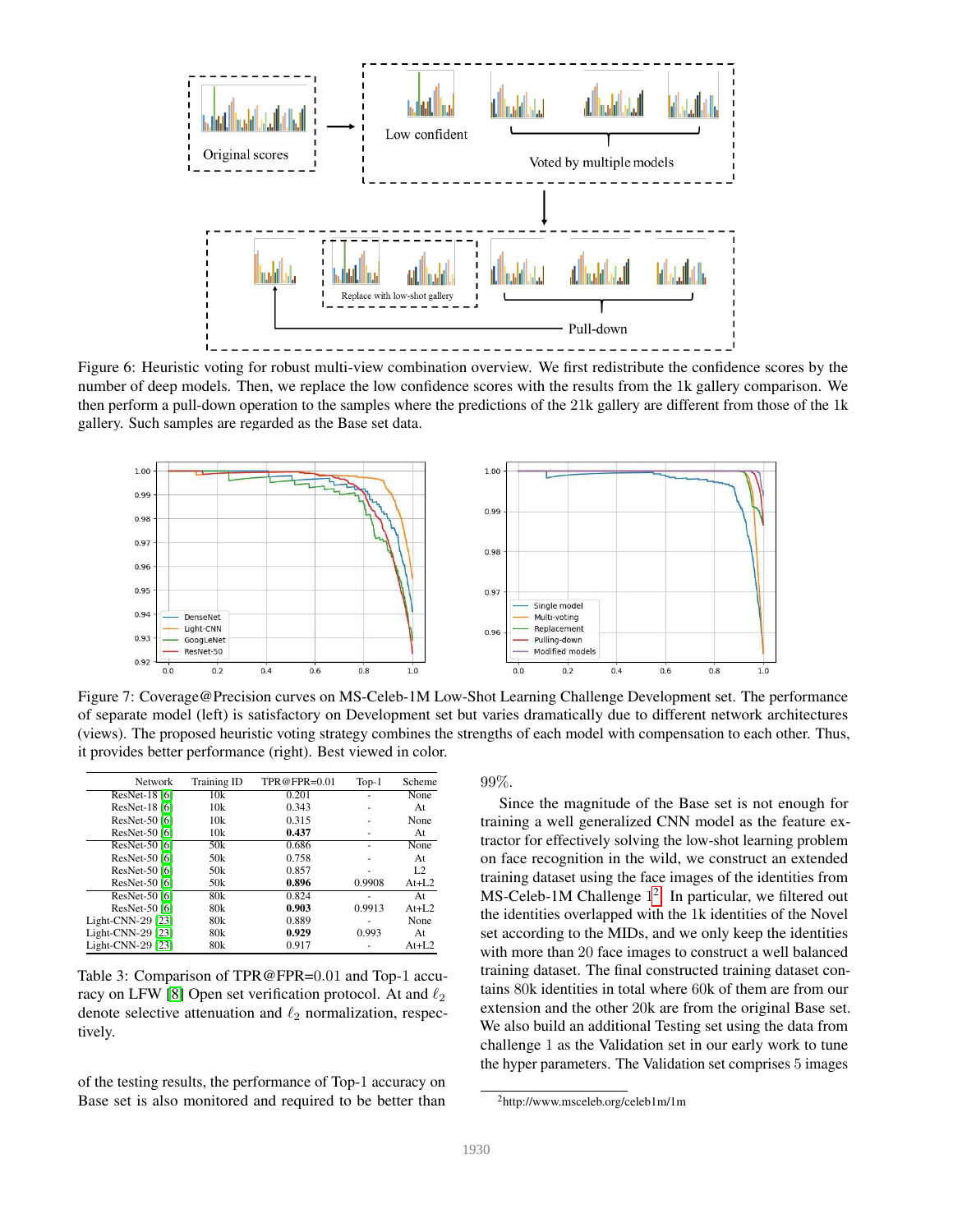for each identity from the Base set and 20 images for each identity from the Novel set.

We trained 4 models with different architectures and then predict the final recognition results using our proposed heuristic voting strategy for robust multi-view combination. The 4 models are Light-CNN-29 [\[23\]](#page-8-7), DenseNet [\[7\]](#page-8-21), ResNet-50 [\[6\]](#page-8-5) and GoogLeNet [\[20\]](#page-8-4) with Bach Normalization [\[10\]](#page-8-22), respectively. For evaluation, we random crop and flip the face images of the 1k identities of the Novel set up to 42 times and compute the corresponding mean encoding to construct a more generalised basis feature vector representation for gallery retrieval.

We first evaluate the performance of separate model, as shown in Table [4](#page-7-0) and Figure [7](#page-6-3) (left). With the proposed enforcing scheme, all models achieve satisfactory performance and the best model achieves 91.5% when Coverage@precision=0.99, outperforming the state-of-theart by 14.02%.

We then evaluate the performance of combined models, as shown in Table [5](#page-7-1) and Figure [7](#page-6-3) (right). Firstly, the feature vectors are compressed by Whiten PCA to our optimal dimensionality (*i.e.* 512 by cross-validation). Then we perform the proposed heuristic voting strategy step-bystep. For MS-Celeb-1M Challenge 2, as the evaluation protocol separately tests the Top-1 accuracy on the Base set and Coverage@Precision=0.99 on the Novel set, it is necessary to divide the testing data into the Base set data and the Novel set data. Motivated by this, we "pull down" the confidence score where the current result is different from the prediction of the 1k gallery. Hereby we have divided the whole Testing set into 6 splits, where the Base set images are separated from Novel set images to the negative side. This hard case mining strategy is proved to be a good solution for unbalanced data.

As can be seen, every step gives an improvement and finally we achieve 99.56% when Coverage@precision=0.99. After applying Joint Bayes [\[9\]](#page-8-23) metric learning strategy to DenseNet and GoogLeNet by cross-validation, we finally achieve 100% on the Development set (outperforming the state-of-the-art by 22.52%) and 99.01% on the Testing set when Coverage@precision=0.99 while keeping 99.74% Top-1 accuracy on the Base set, which significantly outperforms other state-of-the-arts. This results have won the Top-1 place in the MS-Celeb-1M Low-Shot Learning Challenge (Challenge 2). Please refer to MS-Celeb-1M Low-Shot Learning Challenge official leaderboard<sup>[3](#page-7-2)</sup> for fully detailed results.

### 5. Conclusion

In this paper, we propose a novel enforcing scheme for the standard Softmax objective function by narrowing the decision boundaries of each class in order to guide the model

<span id="page-7-0"></span>

| Model                 | Validation | Development |
|-----------------------|------------|-------------|
| Guo <i>et al.</i> [3] |            | 77.48%      |
| GoogLeNet [20]        | 75.20%     | 76.34%      |
| ResNet-50 [6]         | 80.30%     | 80.74%      |
| DenseNet [7]          | 82.00%     | 82.30%      |
| Light-CNN-29 [23]     | 90.30%     | 91.50%      |

Table 4: Comparison of Coverage@Precision=0.99 of separate model on MS-Celeb-1M [\[4\]](#page-8-16) Low-Shot Learning Challenge Validation and Development set.

<span id="page-7-1"></span>

| Step                       | Validation | Development | Testing |
|----------------------------|------------|-------------|---------|
| Guo <i>et al.</i> [3]      |            | 77.48%      |         |
| Original                   | 91%        | 91.5%       |         |
| Voting                     | 95.7%      | 96.26%      |         |
| Replacement                | 97.84%     | 98.34%      |         |
| <b>Pulling Down</b>        | 99.1%      | 99.56%      | 98.57%  |
| <b>Optimal Combination</b> | 99.63%     | 100%        | 99.01%  |

Table 5: Comparison of Coverage@Precision=0.99 of each combination step on MS-Celeb-1M [\[4\]](#page-8-16) Low-Shot Learning Challenge Validation, Development and Testing sets. The proposed heuristic voting strategy significantly improves the overall performance from 91.5% to 99.56%. With the DenseNet and GoogLeNet incorporated with Joint Bayes metric learning strategy, our optimal combination performance (highlighted in bold) achieves 100% on the Development set and 99.01% on the Testing set.

to produce a more compact vector representation for effectively solving the challenging low-shot learning problem on face recognition. Our framework can be easily extended to other generic object classification tasks. Comprehensive evaluations on the MNIST, LFW, and the challenging MS-Celeb-1M Low-Shot Learning Face Recognition benchmark datasets clearly demonstrate the superiority of our proposed method over state-of-the-arts. Moreover, we further propose a heuristic voting strategy for robust multi-view combination, and our proposed method has won the Top-1 place in the MS-Celeb-1M Low-Shot Learning Challenge.

#### Acknowledgement

The work of Jian Zhao was partially supported by China Scholarship Council (CSC) grant 201503170248, and Shenzhen Qianhai DeepvisionX Technology Co.,Ltd, China.

The work of Jiashi Feng was partially supported by National University of Singapore startup grant R-263-000-C08- 133 and Ministry of Education of Singapore AcRF Tier One grant R-263-000-C21-112.

We would like to thank Junliang Xing (Institute of Automation, Chinese Academy of Sciences), Lin Xiong (Panasonic), Sugiri Pranata (Panasonic), Yongping Zhai (National University of Defense Technology) for helpful discussions.

<span id="page-7-2"></span><sup>3</sup>http://www.msceleb.org/leaderboard/c2